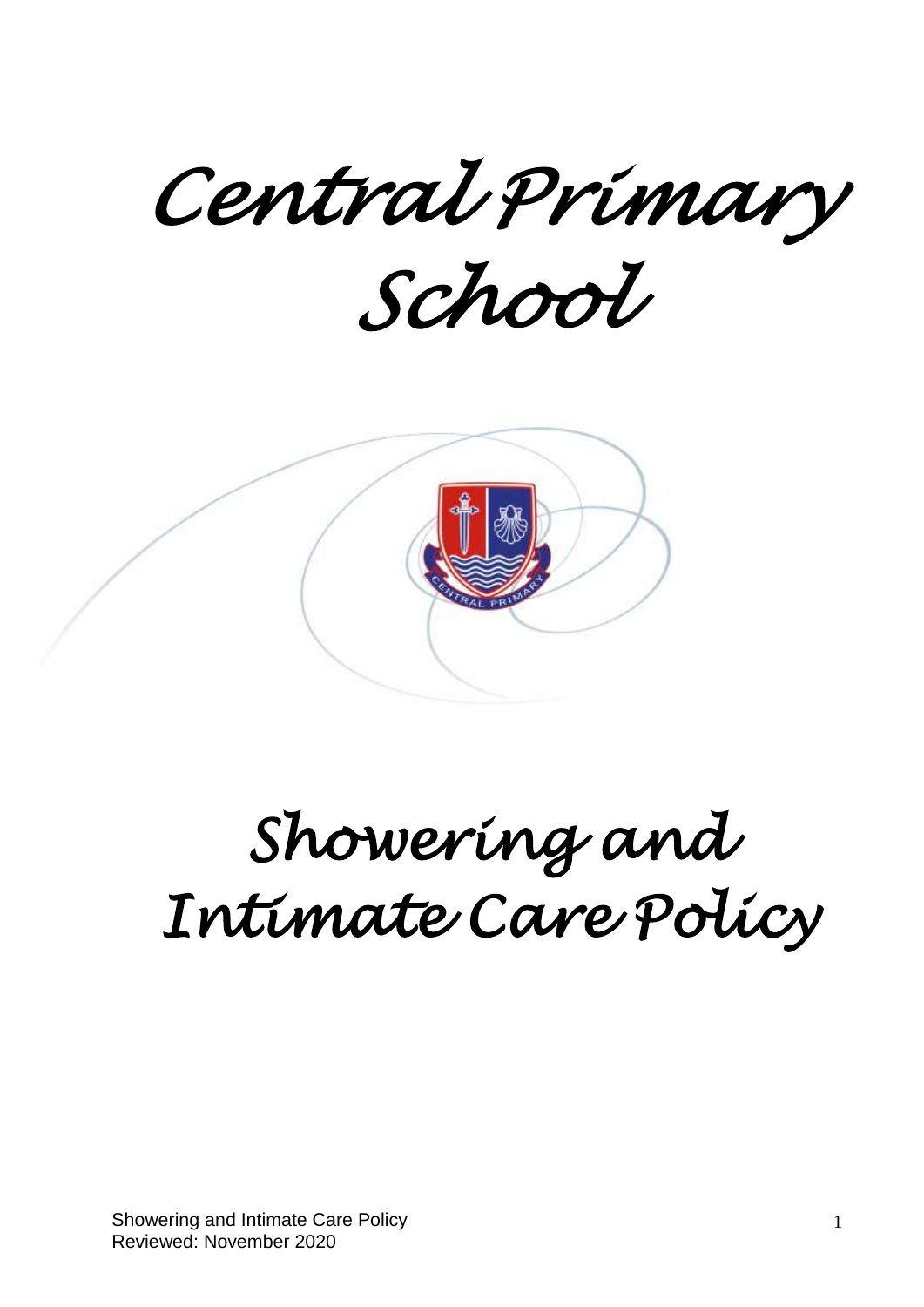# **Introduction**

Under the Disability discrimination and Equal Opportunities Act, children have a right not to be discriminated against even if they are not nappy trained or have a medical condition which leads to wetting or soiling. Schools have a duty to provide an area for nappy changing and cleaning of children.

# **Aims**

- Clarify the school's approach to showering children, for staff, pupils, governors, parents or carers, and to clarify the legal requirements and responsibilities;
- Give guidance on when, and how, to shower children;
- Ensure that safety procedures are followed and therefore give legal protection for staff involved in the showering of children.

# **Responsibilities**

The headteacher will:

- Ensure that staff and parents are informed about this Shower policy;
- **Ensure that the policy is implemented effectively;**
- Ensure that staff are given sufficient training;
- Liaise with external agencies regarding the school shower policy;
- Monitor the policy on a day-to-day basis, and report to governors, when requested, on the effectiveness of the policy.

The governing body will:

- Designate a governor with specific responsibility for Health and safety;
- Establish general quidelines:
- Support the Head Teacher in following these guidelines;
- Inform and consult with parents about the policy;
- Liaise with the Local Authority and health organisations, so that the school's policy is in line with the best advice available;

## **Use of the Shower**

## **When?**

- If children are soiled:
- In exceptional circumstances staff may use their professional judgement e.g. if there is a known medical condition or the child is persistently smelling.

## **How?**

- Parents must sign to give permission;
- If permission is not given then children cannot be showered. In this instance the parents or carers must be contacted and the child sent home;
- Once a child has been showered the following details must be logged in the log book: date, name, reasons for showing, and names of adults doing the showering.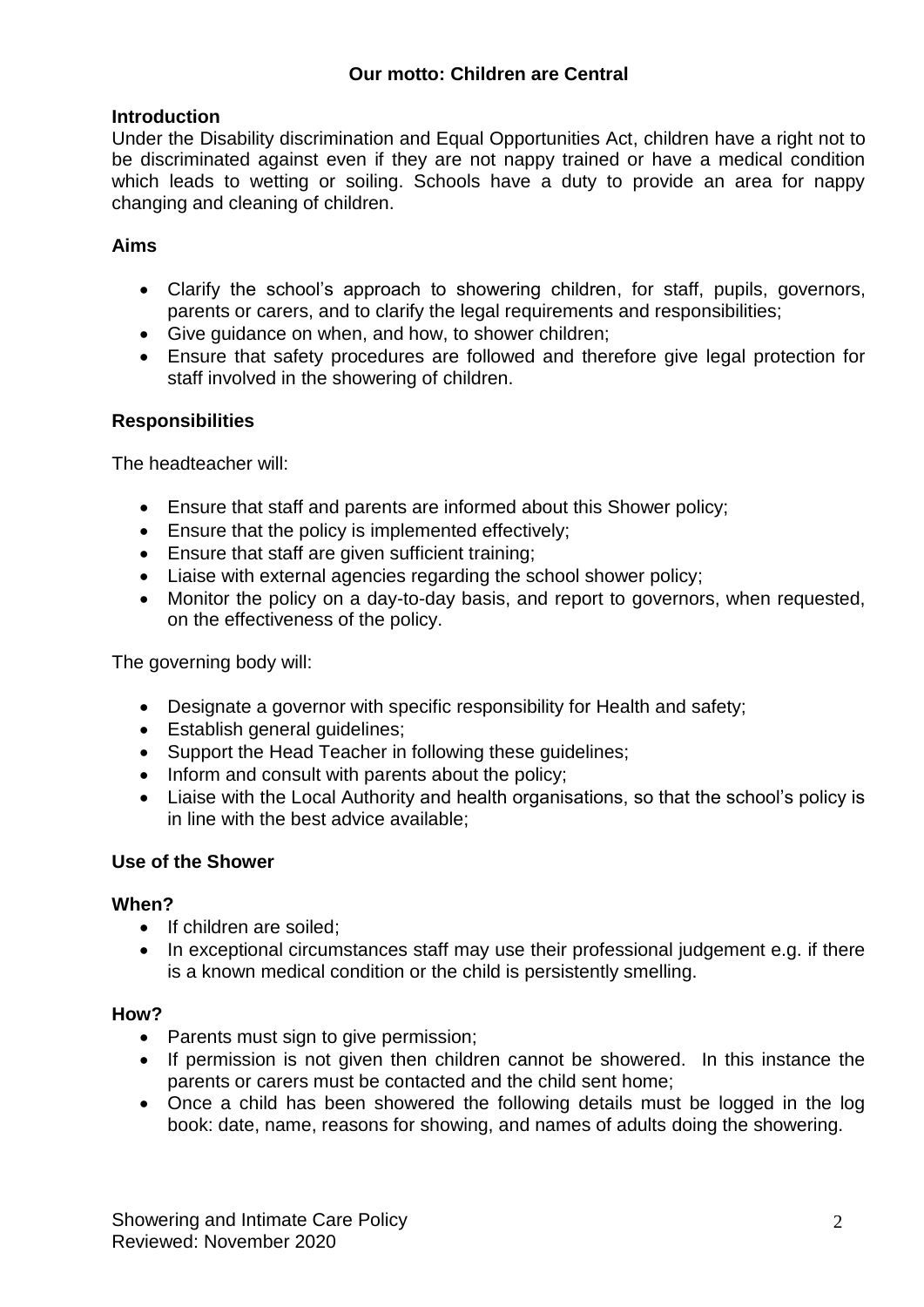# **Guidance for adults**

- Two adults must be in the shower room;
- Instructions must be given to the child so that they can wash themselves. Adults are not to touch the child;
- Child to use sponge/flannel and shower gel/soap which is PH neutral (please check for allergies before use);
- Child must dry themselves;
- Child to change into clean clothes;
- Where a child is physically disabled and unable to wash or dry themselves, assistance can be given by the adults as long as permission is given by the parents or carers and this is logged in the book;
- Soiled clothing must be put into plastic bags and sealed before giving them back to the Parents or Carers;
- Parents or Carers must be informed on the same day if their child has been showered;
- If a child refuses to be showered or shows distress during showering then do not proceed. Contact the Parents or Carers and arrange for the child to be picked up.

## **Child Protection**

If a child is continually showing signs of neglect due to cleanliness then this must be noted and reported to the designated senior person in the school.

If unusual marks or bruising is noticed then the child protection policy must be followed (please refer to CP policy)

#### **Health Education**

We recognise that learning is most effective when it addresses the development of knowledge, attitudes and skills together and when teaching and learning are participative and active. We use a variety of teaching styles that are characterised by active learning. We find out what the children know already, we pose dilemmas, and we get the children to discuss choices. Wherever possible the information we give is visually reinforced. We use drama, role-play or ICT to demonstrate various strategies and scenarios. In short, we seek to engage our pupils. We give them the opportunity to talk to groups or to the whole class. We encourage them to listen to the views of others, and we ask them to explore why we need to keep clean and healthy.

We aim to teach all pupils about keeping clean, however different their attainment levels, and however diverse their requirements. We recognise that pupils with special educational needs may be more vulnerable.

Health education takes place during normal lesson time. Sometimes a class teacher will seek support from the school nurse or another health professional.

## **Medication for incontinence**

Where children have medical needs, parents must give us details of the child's condition and medication. Parents will bring the medication to school in a secure, labelled container. Records will be kept of all medication received and given.

Please see the First Aid and Medical Needs Policy for further information.